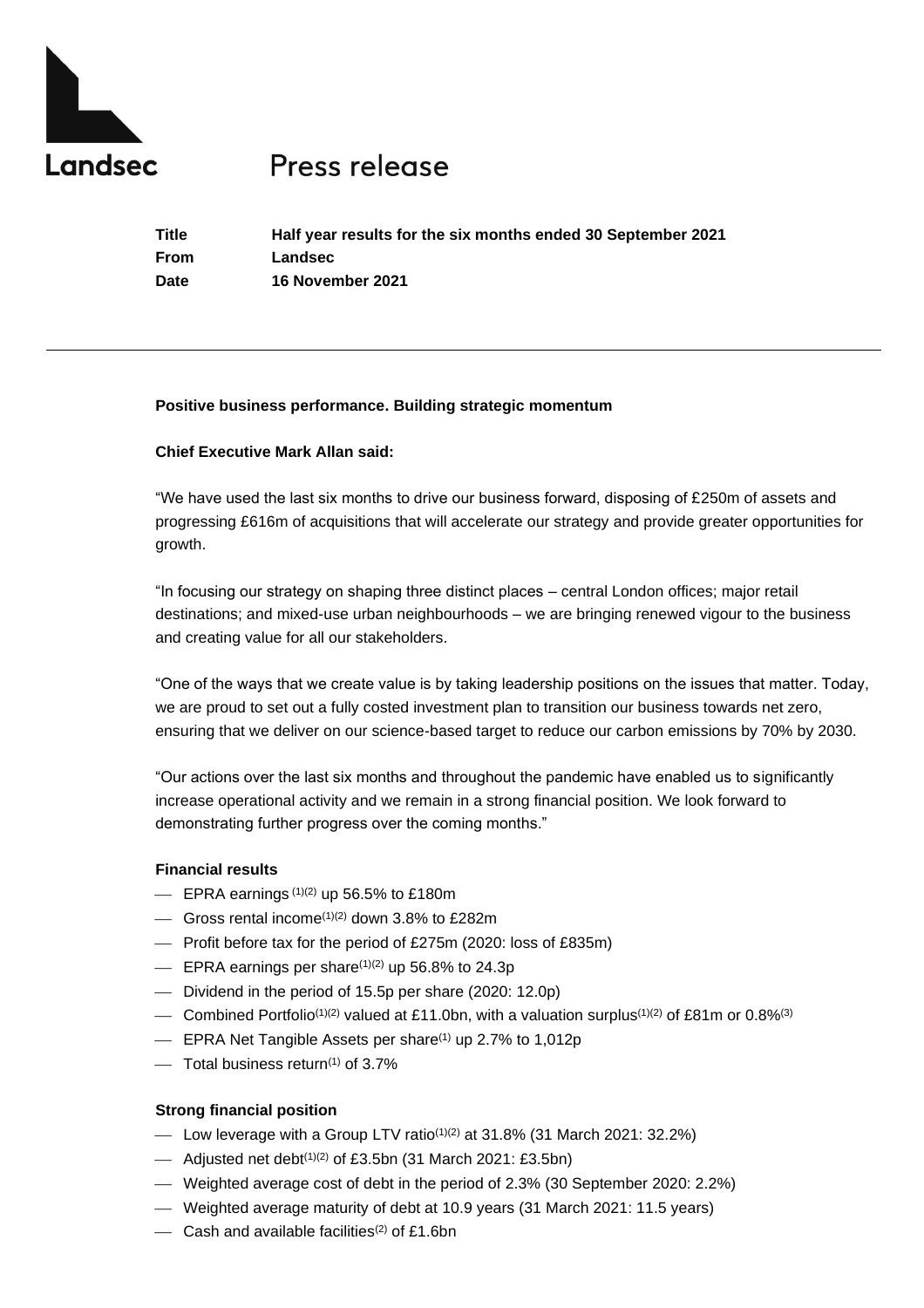## **Building strategic momentum**

- ⎯ Announced £250m of disposals; progressed strategic acquisitions totalling £616m.
- ⎯ We are on-site with one million sq ft of committed development, and with recent and planned acquisitions we have a near-term pipeline of 2.5 million sq ft of potential development opportunity.
- ⎯ Since our full year results, we have built a greater depth of understanding of how our strategy will evolve over the coming years as we focus on three things:
	- ⎯ **Central London offices** where we develop, own and manage offices that offer a variety of propositions to meet the evolving needs of office customers ranging from global corporates to small, fast growing businesses.
	- ⎯ **Major retail destinations** where we focus on owning and actively managing high quality assets that we believe will remain relevant to brands and guests alike in an ever-changing world.
	- ⎯ **Mixed-use urban neighbourhoods** which recognise that the lines between where we live, where we work and where we spend our leisure time are increasingly blurred.
- ⎯ What binds these three types of development together is the importance of a sense of place to their enduring success and to that of their surrounding areas.
- ⎯ Our strategy remains grounded in an authentic purpose; built on sustainable competitive advantage and supported by long-term macro trends.
- $-$  In executing our strategy we are guided by three things: delivering sustainably, delivering for our customers and being disciplined with our capital.

# **Central London offices benefitting from resilient rents and investor demand**

- Rents for prime, grade A London offices remained resilient and the central London office market saw a recovery in investment and operational activity during 2021.
- ⎯ In August, we conditionally exchanged contracts to forward purchase Oval Works, a standalone office space that will form part of Berkeley's Oval Village. This purchase is in line with our strategy to offer a broader range of propositions for office customers.
- ⎯ The disposal of 6-9 Harbour Exchange, E14, in November to Blackstone European Property Income Fund (BEPIF) for £197m, underlines strong investor demand for high quality income in central London. The sale price reflects a net initial yield of 3.99%.
- ⎯ As identified in our full year results, a customer focus on environmental and wellbeing is becoming increasingly important in driving strong demand for Grade A office space.
- We completed 8 lettings or renewals totalling £15m, in line with ERV, and have a further £10m in solicitors' hands.
- ⎯ We continue to maintain flexibility on our office development pipeline. We are ready to progress Timber Square and Portland House at the appropriate time and planning is due to be submitted on Red Lion Court by the end of this financial year. 21 Moorfields and The Forge are on track to complete in 2022, with Lucent and n2 the year after.

# **Catchment dominant retail destinations set to be long-term winners as retail rents and values stabilise**

⎯ The retail trends described in our annual results continue to play out, strengthening the position of higher quality retail destinations.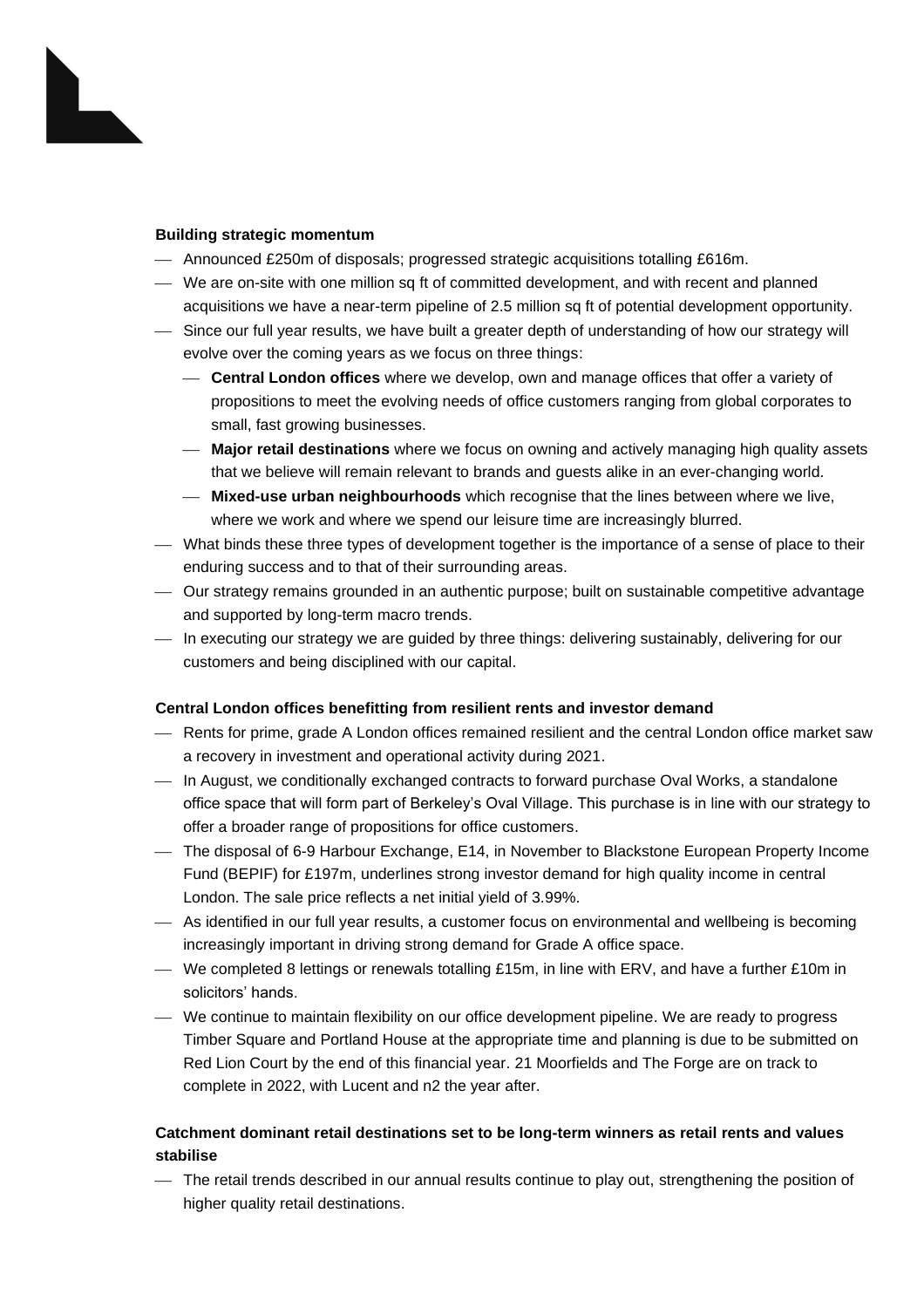- ⎯ The last six months have provided further evidence of prime retail rents stabilising with a significant increase in leasing activity: 181 lettings were completed or are in solicitors' hands, with rents 3.3% ahead of ERV.
- ⎯ Key leasing deals within the period include Amazon 4-star, its first store of this type in the UK, Zara and Nespresso opening new global concepts as well as the bricks and mortar debuts of Crep Collection Club and Vanilla. Other notable brands include Kids Around at Braintree Village and Luke 1977 at Gunwharf Quays, while Whittards of Chelsea took space at Clarks Village.
- ⎯ Leisure and food and beverage are becoming increasingly important elements of a compelling retail offer. Performance at Gravity has been ahead of expectations since it opened at Southside in autumn 2021, with the centre seeing an increase in footfall and sales as well as a positive impact on leasing activity.

## **Strong momentum in strategic execution through thoughtful mixed-use urban neighbourhoods**

- ⎯ Our focus on developing and investing in mixed-use urban neighbourhoods recognises that the lines between where we live, where we work and where we spend our leisure time are becoming increasingly blurred. We are using our scale, expertise and track record to help adapt the built environment to meet people's changing needs.
- ⎯ Our acquisition of a 75% stake in MediaCity Europe's leading, digital, media and tech hub in November demonstrates an acceleration in this pillar of our strategy and evidences our ability to bring forward investment opportunities in the near term in places where we believe we can achieve attractive and sustainable returns.
- In November, we also announced a recommended all cash offer to acquire the mixed-use regeneration specialist U and I Group PLC (U+I). This acquisition would add core regeneration assets to our pipeline and complement and enhance our existing development capabilities and placemaking skills.
- ⎯ At O2 Finchley Road we have launched the final stage of consultation on our proposals for a mixeduse, residential-led neighbourhood, with the formal planning application on track for submission by the end of the financial year.
- ⎯ Public consultation begins this month on our Lewisham shopping centre scheme. We expect to submit our planning application in the second half of 2022.

### **Leading the way to net zero. Fully costed net zero transition investment plan now in place**

- $-$  In 2016, we were the first commercial real estate company in the world to set a science based target to reduce our carbon emissions.
- ⎯ Today two years ahead of Government requirements we are setting out a fully costed £135m net zero transition investment plan to ensure we meet our science-based target to reduce our carbon emissions by 70% by 2030 from a 2013/14 baseline.
- ⎯ This will ensure that we stay ahead of the Minimum Energy Efficiency Standards Regulations (MEES) which require a minimum EPC 'B' certification by 2030, as well as other regulatory requirements.
- ⎯ This investment will focus on areas such as enhancements to building management systems through the use of artificial intelligence; the replacement of gas-fired boilers with electric alternatives such as air source heat pumps; and increasing onsite renewable capacity.